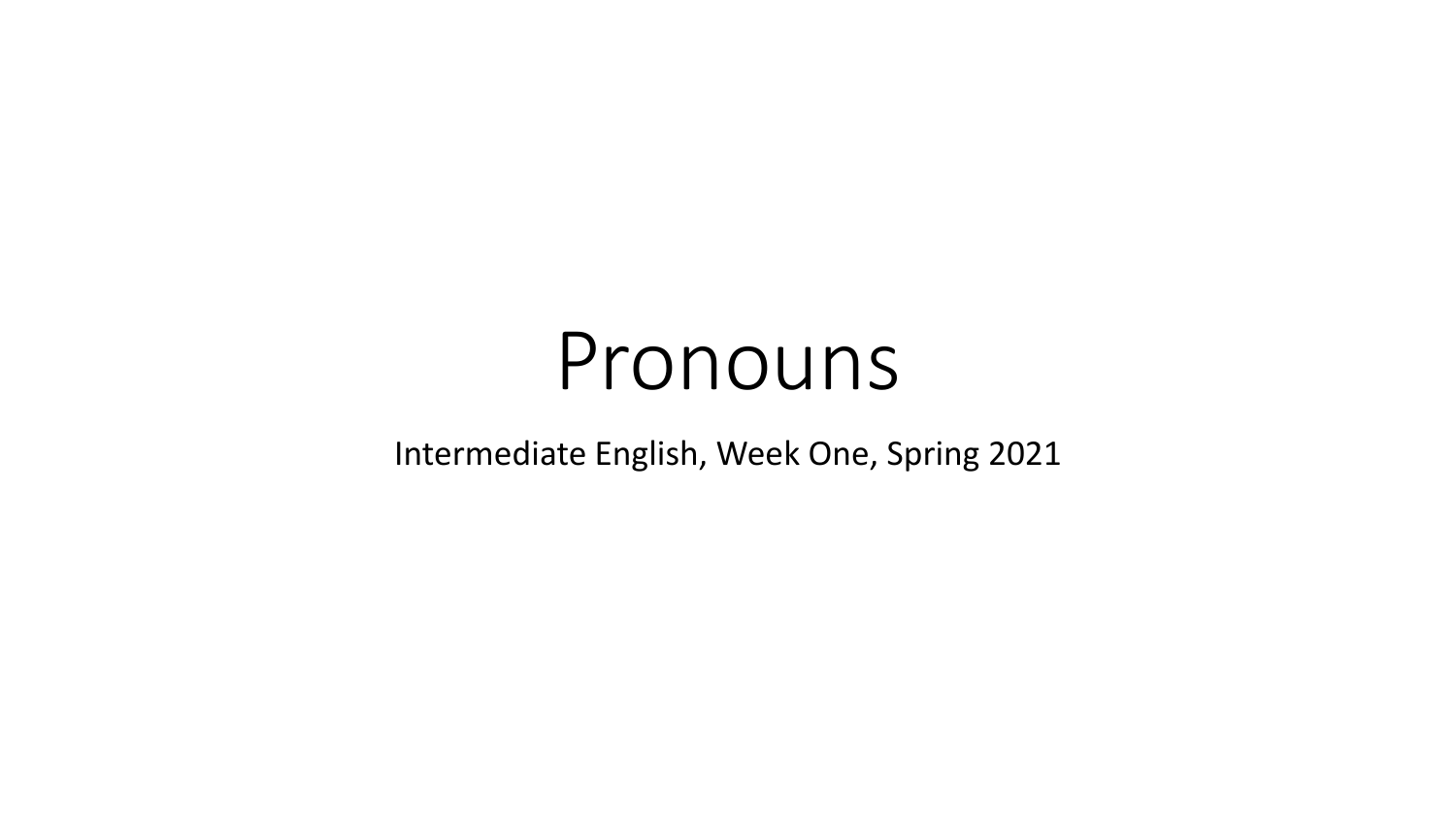#### Pronouns

- A *pronoun* is a word we use instead of a noun
	- Laura likes the house. **She** likes **it.**
- Pronouns can be the subject or object of a sentence
- They can also be used as a possessive
	- This one is **my** pen, and that one is **yours**.
- And, we also use reflexive pronouns to talk about ourselves
	- Did you hurt **yourself** when you were playing tennis?
- Today, we'll discuss all of these types of pronouns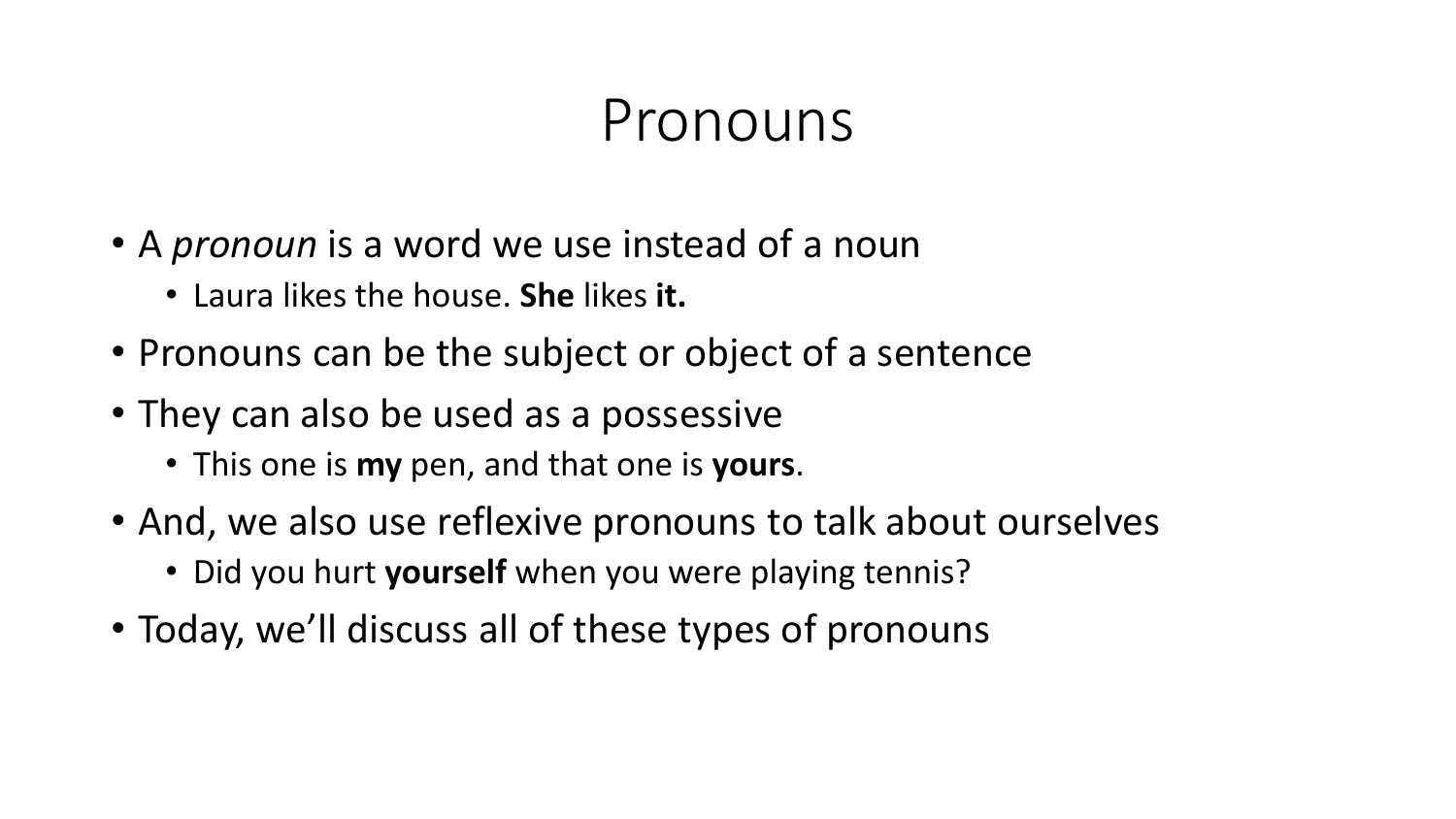## Subject pronouns

- A subject pronoun replaces the subject of the sentence
	- The subject is usually the person or thing doing the action
- $\cdot$  I / you / he / she / it / we / they
	- **They** went to the store last night.
	- **We** have English class four days a week.
	- **It** was the best year of my life.
- Remember, use *it* for things or animals, never for people
- We can also use *you* for a group of people
	- Boys, **you** need to clean the house this afternoon.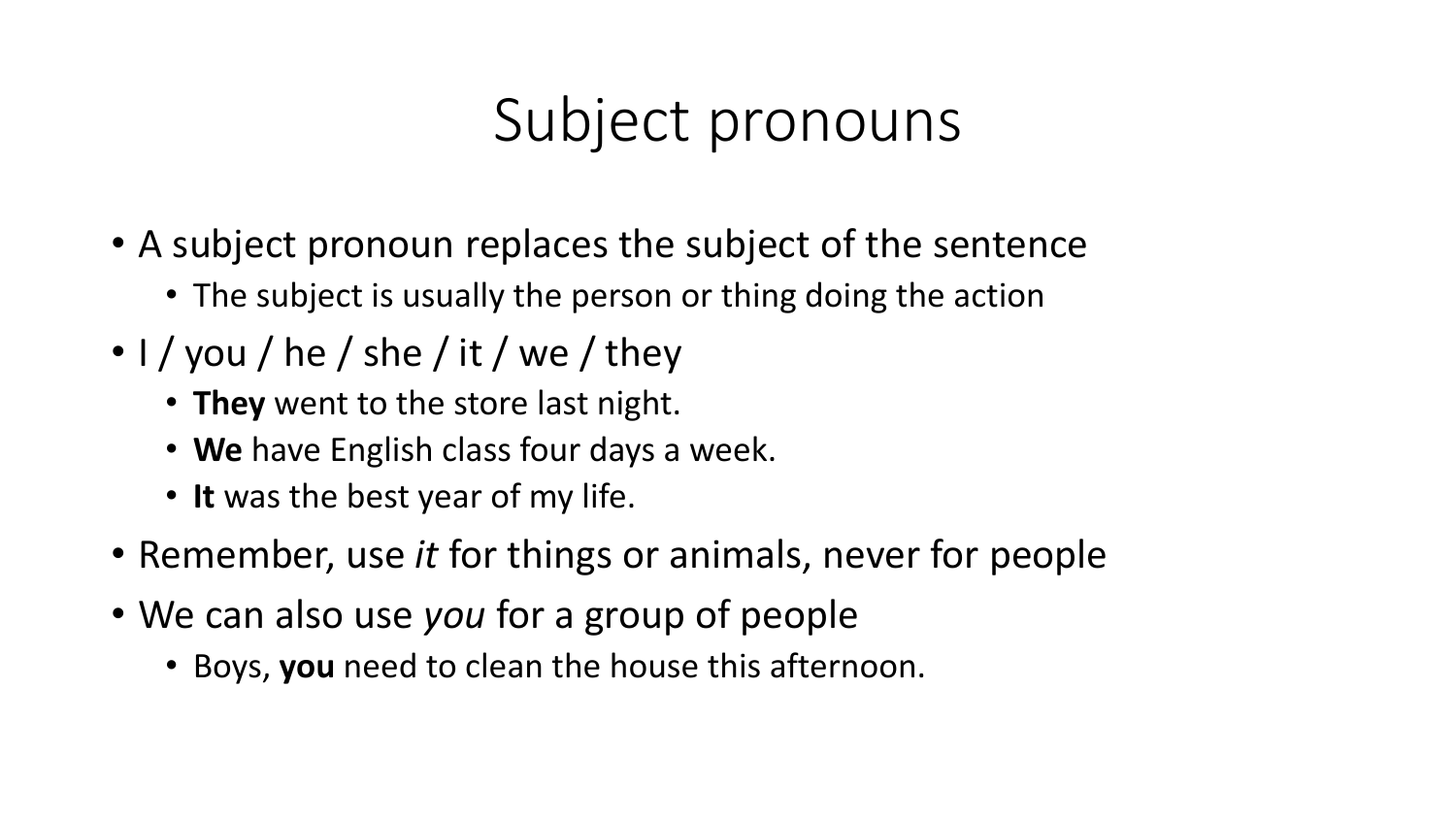# Object prounouns

- An object pronoun replaces the object of a sentence
	- The object of a sentence is the person or thing receiving the action. The subject does something to the object.
- me / you / him / her / it / us / them
	- I love **him**, and he loves **me.**
	- My parents sent **us** postcards from Hawaii.
	- Please help **her** with this assignment.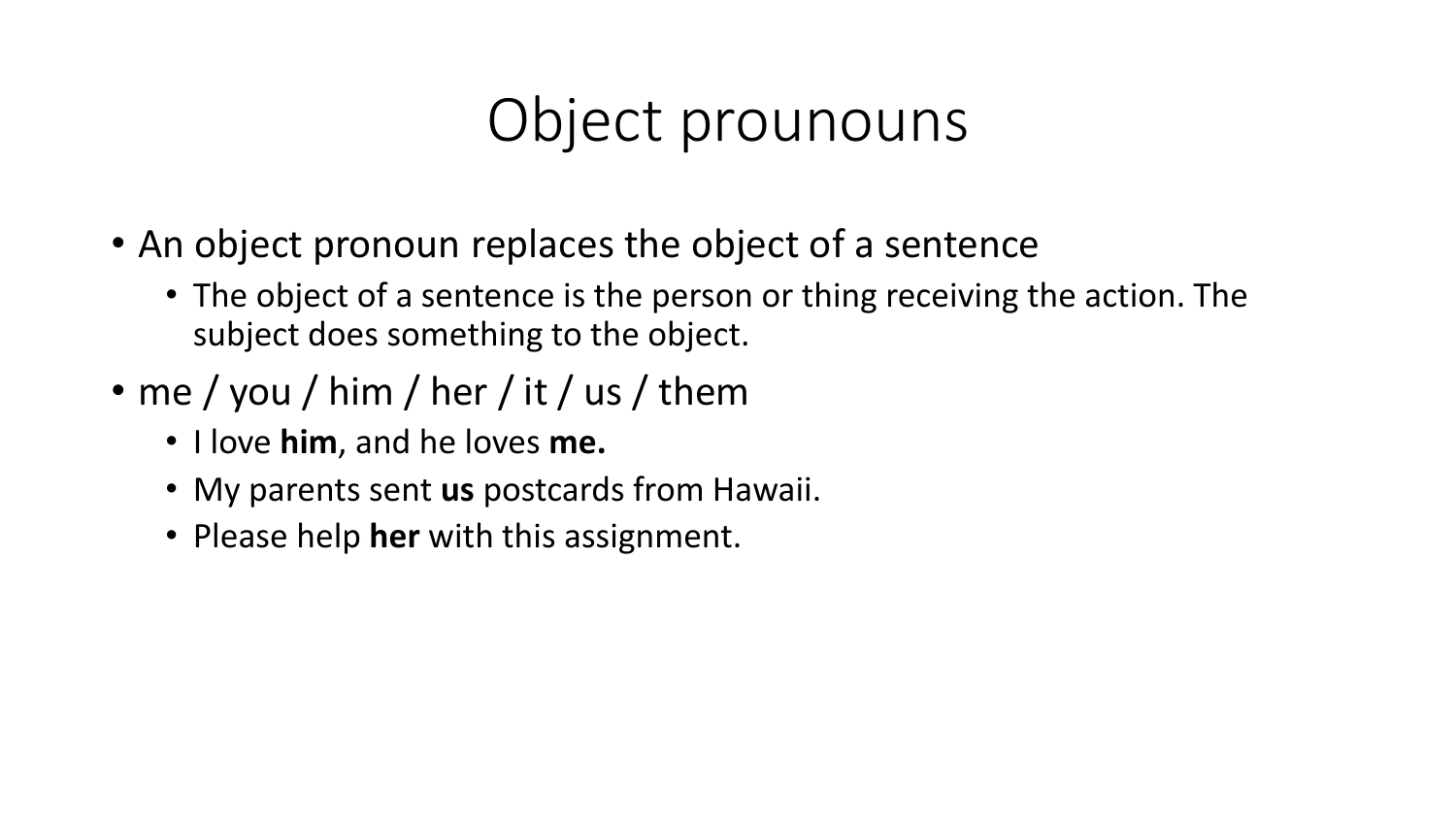### Possessive pronouns and adjectives

- A possessive pronoun shows who owns or has something. It goes **after** the noun
- mine / yours / his / hers / its / ours / theirs
	- The papers on the table are mine.
	- Don't touch the food. It's not ours.
- A possessive adjective replaces a word with 's. It goes **before** the noun
- my / your / his / her / its / our / their
	- This is Michael's new car.  $\rightarrow$  This is his new car.
	- The cat's eyes are blue and round.  $\rightarrow$  Its eyes are blue and round.